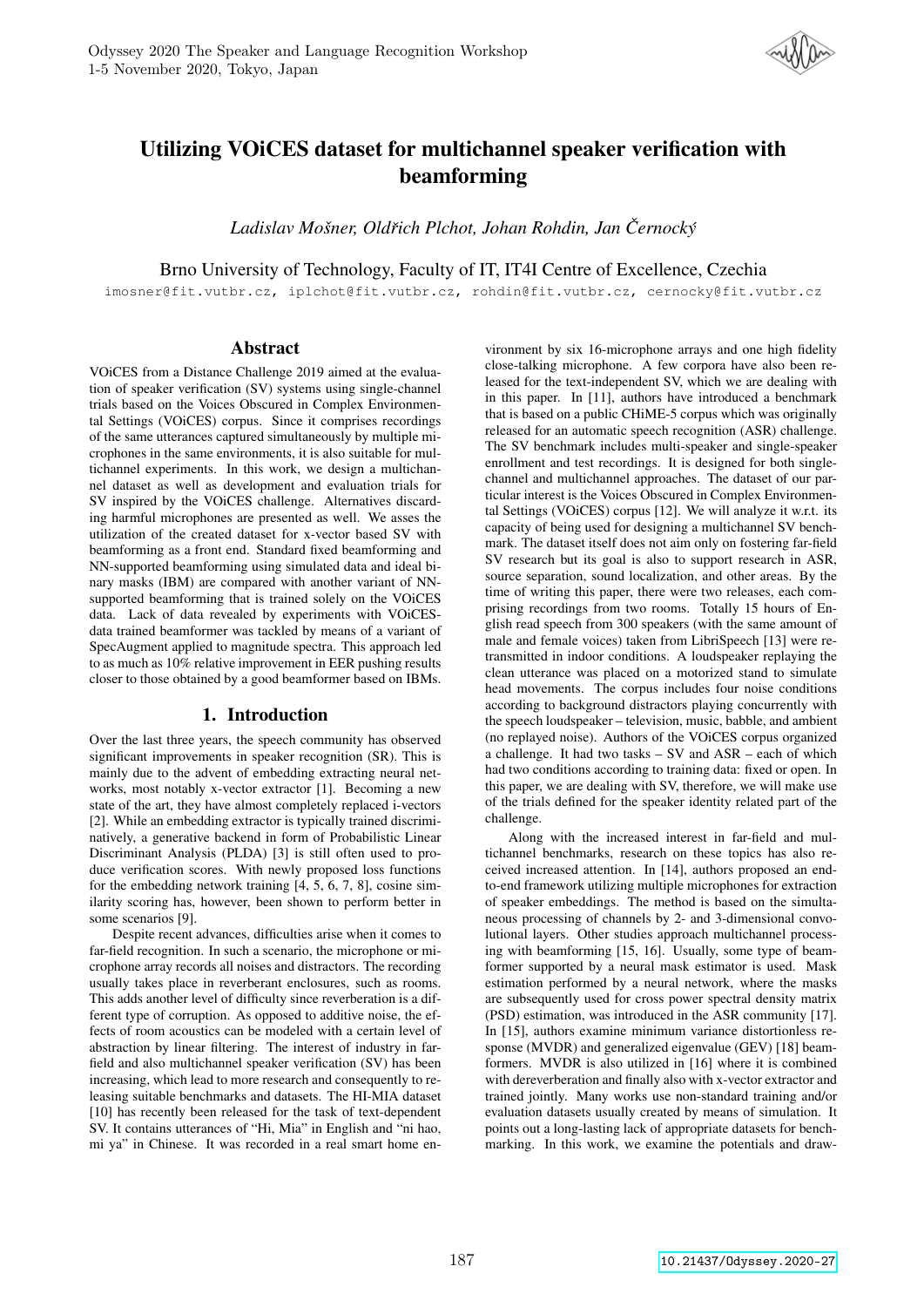backs of using the VOiCES dataset for the evaluation of multichannel SV systems. In our case, an NN-supported GEV beamformer will be used. The problem of mask-based beamformers is that simulated data are needed for training as knowledge of clean speech and additive noise component is required. Recently, we have proposed a solution to mask estimator training for GEV beamformer where only clean reference is known – this requirement is satisfied by the VOiCES dataset. Therefore, we will also asses usability of the VOiCES corpora for training.

# 2. The VOiCES dataset for multichannel experiments

The VOiCES from a Distance Challenge 2019 [19] offered a track for SV. We focus on a verification that employs information from multiple channels. We will, therefore, make use of the fact that the data in VOiCES are captured by multiple microphones. To this end, we will analyze and redefine both the development and evaluation trials of the challenge and asses the usefulness of the dataset for training and evaluation of multichannel SV systems.

#### 2.1. Breakdown of the VOiCES challenge trial definition

The overall statistics of the original sets of data are shown in Table 1. Development and evaluation sets share some properties: sets of enrollment and test utterances are disjoint and they are recorded in different rooms. Evaluation dataset is more difficult as enrollment recordings contain not only utterances retransmitted in room conditions but also original clean LibriSpeech files. Clean enrollment recordings and those recorded in room 3 contain voices of two disjoint sets of speakers. Sets of 196 speakers in the development portion and 100 speakers in the evaluation set are disjoint as well.

Both development and evaluation trials are created in such a way that, for every enrollment recording, there are always multiple test recordings containing the same content (utterance, speaker, background noise, and room) recorded with multiple microphones. Based on this fact, we will consider the case where speakers are enrolled using a single microphone, which can vary for every speaker. No pre-processing will be applied to enrollment segments. Test utterances will then be assumed to come from arbitrary microphone arrays and will be processed by a multichannel system. This causes a mismatch between the processing of enrollment and test recordings, and it can be perceived as a more difficult scenario<sup>1</sup>. Since enrollment files will remain untouched, the following analysis will be focused only on the test part of the trials.

#### *Development test set*

In the original set of test recordings, every utterance is uttered by only one speaker. Each speaker uttered at least 1 utterance and at most 6 utterances, while the average is 2.6 utterances per speaker. Every utterance was recorded in all noisy conditions – music, babble, television – and also *without* the presence of a distractor (*none* in Table 1). Eight microphones – 2, 4, 6, 8, 9,

Table 1: *Statistics of the development and evaluation trail lists defined for the VOiCES challenge [19]. The term* clean *in the enrollment recordings section of the evaluation set denotes the fact that also original (not retransmitted) LibriSpeech utterances were used. Noise types are abbreviated as follows: B – babble, T – television, M – music, and N – none.*

|       |       | Enroll.       | <b>Test</b> | Total           |  |  |  |
|-------|-------|---------------|-------------|-----------------|--|--|--|
|       | env   | room 1        | room 2      | room $1, 2$     |  |  |  |
| Dev.  | noise | N             | N, B, T, M  | N, B, T, M      |  |  |  |
|       | spkrs | 103           | 189         | 196             |  |  |  |
| set   | utts  | 128           | 489         | 617             |  |  |  |
|       | mics  | 2             | 8           | $2 + 8$         |  |  |  |
|       | files | 256           | 15,648      | 15,904          |  |  |  |
|       | env   | clean; room 3 | room4       | clean; room 3,4 |  |  |  |
|       | noise | $-$ : N       | N, B, T     | N, B, T         |  |  |  |
| Eval. | spkrs | 44:56         | 96          | 100             |  |  |  |
| set   | utts  | 186;70        | 336         | 592             |  |  |  |
|       | mics  | $-12$         | 11          | $2 + 11$        |  |  |  |
|       | files | 186; 140      | 11,066      | 11,392          |  |  |  |

10, 11, and 12 – were recording simultaneously. Positions and types of individual microphones are available in [12] and on the VOiCES website<sup>2</sup>.

Based on the fact that the same content was recorded by eight microphones, we decided to randomly group 4 microphones. This grouping always resulted in the creation of 2 adhoc microphone arrays. Thus, the original 4,005,888 trials were reduced to 1,001,472 trials as 8 original trials were reduced to 2 (enrollment recordings remained unchanged). Overall, 996,448 trials are impostor and 5,024 are the target ones.

#### *Evaluation test set*

As well as in the set of development test recordings, every utterance is uttered by only one speaker. The minimum of utterances per speaker is 1, the maximum is 9 and the average is 3.5. Every utterance was recorded with babble and television distractor in the background as well as without any noise (note that the music noise was not used). Eleven microphones – 4, 6, 8, 9, 10, 11, 12, 16, 17, 18, and 19 – were recording simultaneously.

In order to keep the number of microphones in created adhoc arrays consistent with the development set, we randomly selected two pairs of 4 microphones. The last array consists of 3 remaining microphones and 1 microphone randomly selected out of the already used ones. Therefore, 3,607,516 original trials were reduced to 983,868. Overall, 973,929 trials are impostor and 9,939 are the target ones.

#### *Multichannel training data*

Our training corpus is based on a complete set of recordings from room 1 and room 2. This set is part of the first VOiCES release. We did not use any files from the second release for training because it contains recordings from room 3 and room 4 and we did not want to provide models with acoustic conditions that are present in the evaluation data during training. Because the development data constitute a subset of the first release, we filtered them out not to train models on them. We also removed files where we found an inconsistency in lengths of source LibriSpeech and retransmitted recordings which would cause problems in training. In the following step, recordings were grouped

<sup>&</sup>lt;sup>1</sup>There is still room for SV performance improvement by closing the domain gap between enrollment and test recordings. An example is presented in [20]. The authors artificially reverberate clean enrollment recordings so that they become similar to test recordings and perform embedding fusion on top of simulated audio. We did not explore such direction as it would be more involved since some enrollment signals are reverberant. Moreover, clean enrollment recordings are only in the evaluation set.

<sup>2</sup>https://voices18.github.io/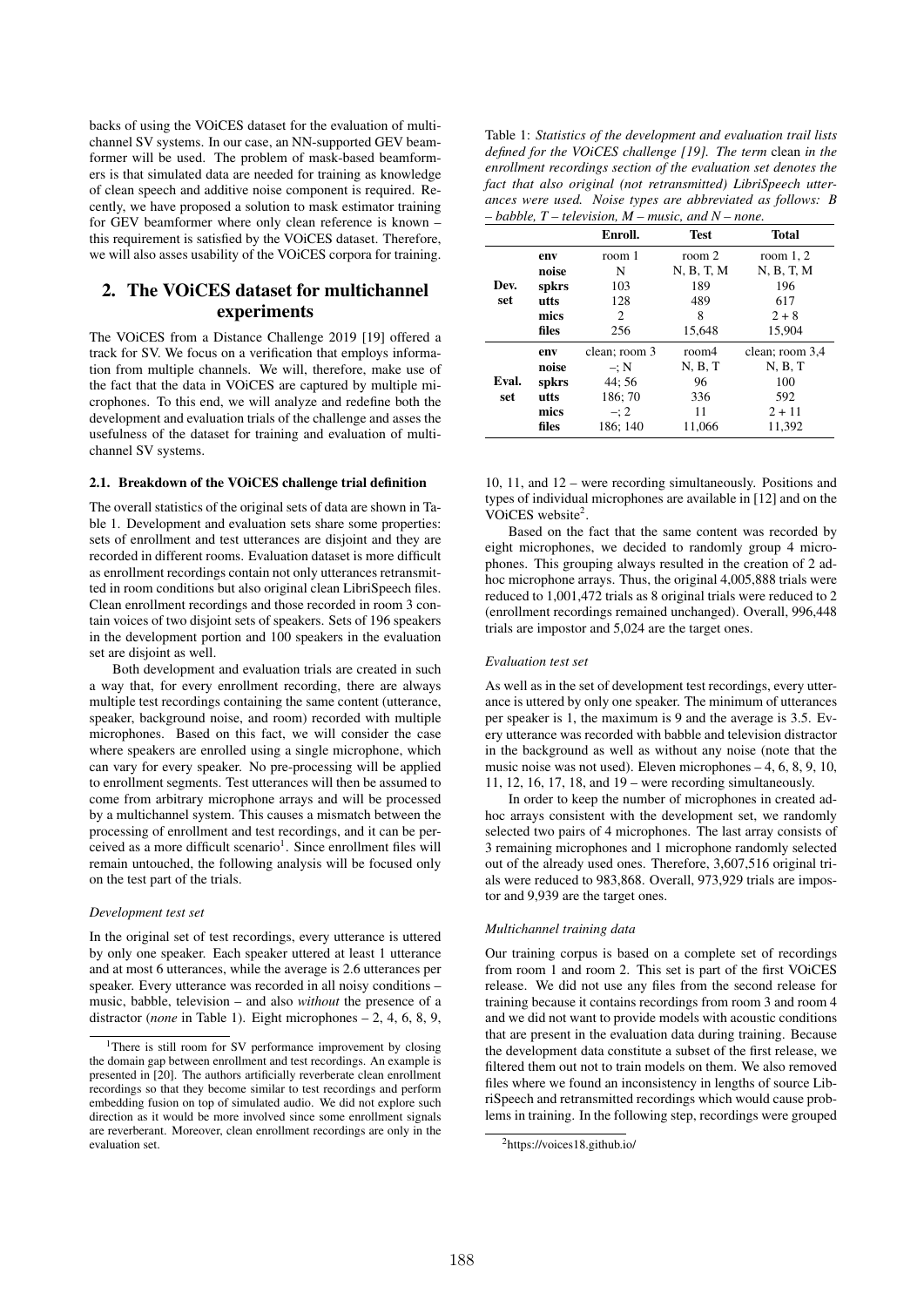to quartets based on speaker identity, chapter, segment, room, and distractor type ensuring that all four microphones recorded the same content. Microphones in microphone arrays were chosen randomly to enhance diversity of the set. The resulting training dataset consists of 57,800 examples (arrays comprising four microphones) spanning voices of 200 speakers. They are fully overlapped with speakers in the development set. The average duration of utterances is more than 15 seconds.

Unfortunately, this dataset has some drawbacks. It is similar to the development set in terms of speakers and acoustic conditions. It can also comprise the same content recorded by different microphones. This was tolerated for the sake of a larger set of data. Due to the mentioned disadvantages, results obtained on the development set should be treated carefully.

# 3. Multichannel speaker verification with beamforming

As discussed before, various approaches to multichannel SV have been proposed (including multichannel pre-processing or end-to-end models), and there are others yet to come. This paper aims at the utilization of the VOiCES dataset for training and evaluation and discovering its limits rather than at the proposal of a new multichannel SV approach.

One of the downsides of the corpus is its size and limited number of speakers. Therefore, it is hardly usable for stateof-the-art embedding extractor training. Instead, we will use the VOiCES data to train only pre-processing models which will output single-channel audio used by downstream embedding extractor. Specifically, we will examine training of neural networks that are used to estimate statistics for beamforming (spatial filtering).

#### 3.1. X-vector extractor and speaker verification backend

In order to perform SV, we follow the standard approach employing a neural network embedding extractor followed by a PLDA backend [3].

X-vector extractor [1] is used to estimate single fixed-length embedding for every utterance of arbitrary length. We adopt a deeper architecture proposed in [21]. 30-dimensional MFCC features extracted from a single-channel audio are fed to 9 layers of TDNN/DNN – a frame-level part of the network. The resulting context is 11 frames to each side of the central frame. The frame-level block is followed by mean and standard deviation computation. The segment level part consists of 2 fullyconnected layers followed by a layer with softmax to perform speaker classification.

The x-vector extractor was trained on 1.2 million speech segments from 7,146 speakers from the VoxCeleb 1 and 2 development sets plus additional 5 million segments obtained with data augmentation. All training segments were 200 frames long. The model was evaluated on the original trials of the VOiCES challenge – model 14 in [22].

PLDA backend involves two pre-processing steps: the xvector dimension is reduced from 512 to 250 by LDA, lengthnormalization of embeddings is applied. For the backend training, we concatenated all segments from each session of the Vox-Celeb 1 and 2 development data. Including augmentations, this resulted in 830K files.



Figure 1: *GEV beamformer with integrated neural network. Green blocks represent trainable parts, blue ones are fixed. Computation flow is displayed for one frequency bin.* M *stands for the number of channels (4 in our case).*  $\Phi_{NN}$  *and*  $\Phi_{XX}$ *represent noise and speech power spectral density matrices, respectively.*  $\Phi_{NN}$  *is decomposed by means of Cholesky decomposition such that*  $\Phi_{NN} = LL^H$ . *Eigenvalue (EV) solver computes a principal eigenvector* y *of the input matrix. Transformed principal eigenvector corresponds to a principal eigenvector of a generalized eigenvalue (GEV) problem and is used as a weight vector for beamforming.*

#### 3.2. Beamforming frontend

Beamforming producing a single-channel spatially-focused audio is used as a pre-processing step for the x-vector extractor. As our baseline, we will use a fixed beamformer that requires no training, and therefore, does not use the VOiCES training data. Specifically, we will use the weighted delay-and-sum beamformer implemented by the BeamformIt tool [23].

The BeamformIt baseline will be compared with an adaptive generalized eigenvalue (GEV) beamformer [18] which estimates beamforming weights using the statistics of the input data. In [17], Heymann et al. proposed estimation of these statistics (power spectral density (PSD) matrices) by using neural networks. However, this approach cannot be followed directly with the VOiCES training dataset as this method requires the knowledge of the exact decomposition into the additive noise and clean audio.

The full processing chain of the GEV beamformer, along with neural network estimation, is displayed in Figure 1. Mask estimating NNs share weights, and each of them processes one channel (magnitude STFT representation). They predict two masks with values between zero and one according to the preva-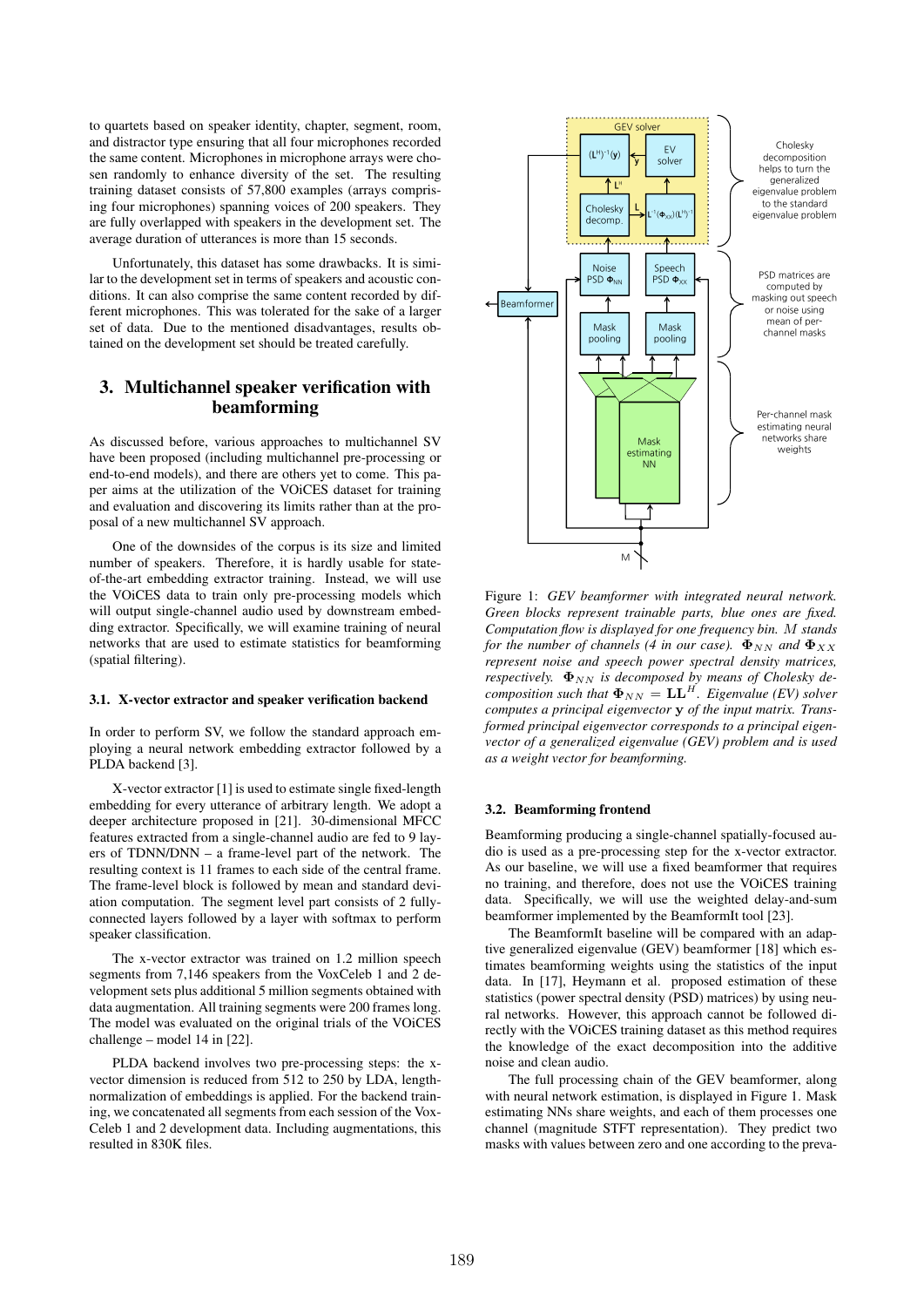lence of noise or speech. Masks are subsequently mean-pooled and applied to STFT representation of recordings to mask out speech or noise while computing PSD matrices. The two PSD matrices are fed to a generalized eigenvalue solver, and the principal eigenvector is used as a beamformer weight vector.

#### *Optimization of masks*

The original NN-supported GEV work [17] suggested training the mask estimating NN directly by minimizing binary crossentropy between outputs and ideal binary masks (IBMs), i.e. optimization of outputs of green blocks in Figure 1. However, in order to compute IBMs, knowledge of speech and additive noise is required. Hence, simulated data is required for training and the VOiCES training dataset cannot be directly used. We, therefore, prepared a simulated dataset comprising the same amount of data and equivalent utterances. We created data resembling the real ones by means of room simulation (image source method) and positional noise source addition. Original LibriSpeech recordings were used as inputs to the simulation. Reverberation time RT60 was drawn uniformly from the interval [0.3, 0.9] s. Shop, crowd, library, office, a real fan, and street noises were selected from the Freesound library<sup>3</sup> and added with SNRs from 3 dB to 20 dB.

It might be worth exploring variable simulation parameters along with various types of noise. However, this would require extensive experimentation. In real applications, it is not possible to expect certain types of noise, therefore, increased variability in training data is usually beneficial to enhance robustness. This is one of the reasons why we opted for diverse training data in terms of acoustic conditions.

#### *Optimization of a beamformer output*

We have recently proposed a solution to backpropagation through generalized eigenvalue decomposition by turning it to standard eigenvalue decomposition through Cholesky decomposition [24]. Block diagram of this approach is also displayed in Figure 1 and we refer an interested reader to [24] for details. This representation allows the generalized eigenvalue solver to be an integral part of the model that updates the weights of a mask estimating NN optimizing directly the output of the beamformer. Here the objective function is mean squared error (MSE) between magnitude spectra of clean speech and beamformer output.

It is convenient that this approach can be compared with the mask optimization since the network remains unchanged and the only difference is the way of training. Another benefit is that simulated data are no longer required and the VOiCES training corpus can be already used because it also contains source LibriSpeech recordings.

We use the following architecture for both NN-supported beamformers. The first layer that is supposed to capture temporal dependencies is an LSTM with 513 units. It is followed by two linear layers, each of which comprises 513 neurons with a sigmoid activation function. Finally, the last layer is divided into 2 branches of 513 neurons and sigmoid activation functions. A dropout of 50% is used during training.

#### 4. Experiments

All the presented results are expressed in terms of equal error rate (EER [%]) and minimum detection cost ( $C_{det}$ ) as defined

for the VOiCES challenge in [19] (the prior probability of a target trial  $P_{tar}$  is set to 0.01).

### 4.1. Comparison of beamformers and training datasets

In this subsection, we compare the same beamformer utilizing the same neural network. As mentioned before, the difference is in the training procedure, where only the approach optimizing beamformer output can rely only on the VOiCES data without the need for simulation. For brevity, we will refer to the models as *BCE-model* and *MSE-model* according to the loss function that is being optimized during mask estimator training.

As per results on the development dataset in Table 2, the BCE-model reaches better performance than the MSE-model. This suggests the superiority of the mask optimizing approach. Training data for the MSE-model comprises the same speakers and the same acoustic conditions (rooms, noise types) as the development data. On the other hand, there is an overlap only in terms of speakers (as the rooms are simulated) regarding the training and development set for the BCE-model. We did not constrain the room simulation to model only the same rooms and microphone positions resembling those used when recording the VOiCES corpus. Despite the similarity of data associated with MSE-model, its performance is worse than that of BCE-model. We hypothesize that it is a more difficult task for the neural network to figure out that its outputs should mask out speech and noise only by optimizing MSE. However, direct mask optimization of BCE-model fits the underlying mathematical formulation of the GEV beamformer better.

Results on the development and evaluation datasets suggest that BCE-model generalizes better than MSE-model because relative performance degradation is more pronounced for MSE-model. We assume that this is where the diversity of the training data comes into play. Although BCE-model is trained on simulated data, they are more varied which can positively affect generalization. However, recordings for the MSE-model training come only from 12 microphones. Even though we randomly shuffle microphones while creating microphone arrays, variability is still limited<sup>4</sup>.

In order to empirically support our assumption, we decided to augment the MSE-model training data to enlarge the variability and make the training more difficult. We decided to use a straightforward approach that resembles SpecAugment [25] for multiple reasons. It is possible to perform this type of augmentation online on a GPU, which would be complex for online augmentation by reverberation. By generating new training examples online, there is no requirement for additional storage space as in the case of offline augmentation. Also, no other external data is required and training of MSE-model can completely rely on the VOiCES dataset. Moreover, it was shown to be comparable to a standard augmentation by noise and reverberation in the context of SV [26]. We used only masking, no warping was applied. The difference between our approach and the original proposal is that we performed masking in magnitude STFT domain rather than in the mel-filter-bank domain. We started by applying a mild augmentation and gradually made it more aggressive. It turned out that harsher masking improves generalization as performance on the evaluation set gets better (especially for MSE-model). In the experiments

<sup>3</sup>http://www.freesound.org

<sup>&</sup>lt;sup>4</sup>Note that restricting the simulation of the BCE-model training data to take into account only the rooms from the VOiCES dataset and the same microphone positions would result in even greater limitation of variability. Mask estimator processes channels separately and permutation of arrays would not have any effect.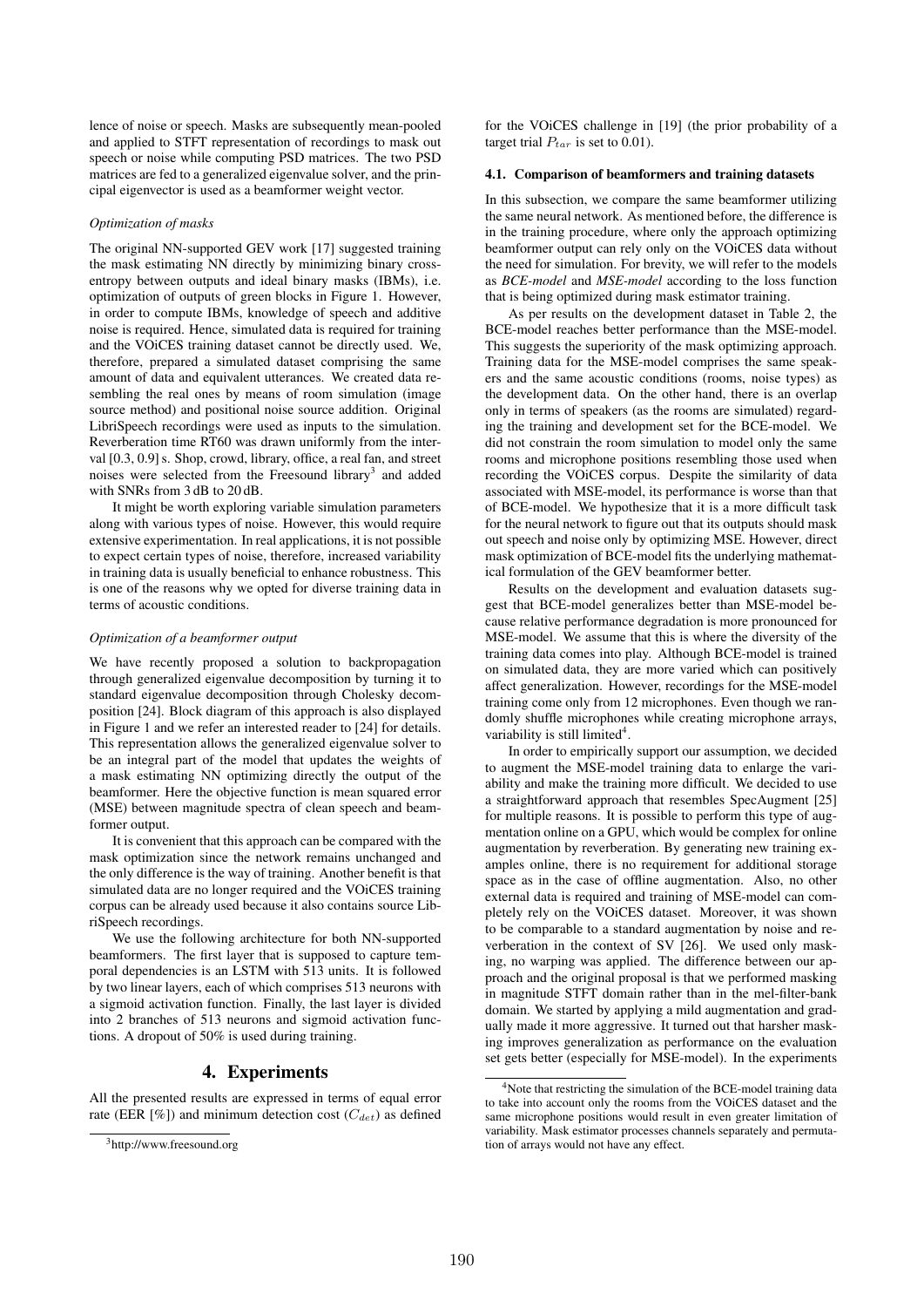Table 2: *Speaker verification results of a* single-channel *system (on original VOiCES trial set) and multichannel systems (on our modified trial set). Performance is displayed in terms of equal error rate (EER [%]) and minimum detection cost*  $C_{det}$ .

| Method               |      | Dev. set  | Eval. set |           |  |  |
|----------------------|------|-----------|-----------|-----------|--|--|
|                      | EER  | $C_{det}$ | EER       | $C_{det}$ |  |  |
| Single-channel       | 2.03 | 0.261     | 5.51      | 0.459     |  |  |
| <b>BeamformIt</b>    | 1.73 | 0.221     | 5.11      | 0.494     |  |  |
| BCE-model            | 1.56 | 0.195     | 4.15      | 0.418     |  |  |
| & SpecAugment        | 1.65 | 0.197     | 4.05      | 0.415     |  |  |
| & removed mic 12     | 1.65 | 0.196     | 3.86      | 0.408     |  |  |
| & removed mics 6, 12 | 1.72 | 0.195     | 3.62      | 0.398     |  |  |
| MSE-model            | 1.81 | 0.196     | 5.11      | 0.514     |  |  |
| & SpecAugment        | 1.82 | 0.205     | 4.52      | 0.476     |  |  |
| $&$ removed mic 12   | 1.77 | 0.207     | 4.39      | 0.469     |  |  |
| & removed mics 6, 12 | 1.51 | 0.201     | 4.28      | 0.466     |  |  |

(presented in Table2), 2 frequency and 2 time masks were individually applied to all channels. Each time mask covers at most 5% of frames and the maximum range of frequency bins covered by each frequency mask is 15%. Based on our observation of the behavior on the evaluation set, it is reasonable to expect that we are not yet finished with tuning our SpecAugment parameters.

#### 4.2. Microphone analysis

Motivated by a desire to identify poorly performing microphones that can, in turn, degrade the overall performance of the microphone array, a per-microphone analysis was performed. During these experiments, we used a single-channel x-vector extractor. For reference, the performance of the single-channel SV system on a complete set of the VOiCES trials is in Table 2 (the first row).

The original VOiCES development trial list was split into 8 parts, and the evaluation list to 11 parts corresponding to individual microphones. Each part contains the same enrollment recordings. The test recordings differ only in terms of microphone. Results of the analysis are in Table 3, where each part of the original trial list is denoted by the number of the corresponding microphone. Not surprisingly, microphones that are close to a loudspeaker (2, 4) provide the best results. Even though microphone 8 is located behind the loudspeaker, its proximity to the source ensures good performance. On the other hand, by far the worst-performing microphone is 12 which is placed on the wall and fully obstructed. The second worst microphone (6) is the omnidirectional condenser lavalier one placed far from the source.

In agreement with our aim, we removed the worstperforming microphone (12) from microphone arrays of both development and evaluation trial sets. In order to preserve the same number of trials as before removal, we made use of the fact that each enrolment recording is paired with 8 or 11 test recordings captured by different microphones in the original VOiCES trial definition. In our multichannel trial list we, therefore, removed microphone 12 from arrays and replaced it by a random microphone from a different array that recorded the same content. We followed the same procedure when removing two worst-performing microphones – 6, 12. As per evaluation results in Table 2, the negative effect of poor microphones in mi-



Figure 2: *Normalized DCF as a function of a logit of target speaker probability* Ptar *for MSE-model and BCE-model both with SpecAugment.*

crophone arrays is clear. The BCE-trained model seems to be more prone to bad signals, as the overall performance improves more than for MSE-model after the removal of microphones 6 and 12. This may be attributed to a bad estimation of masks in conditions not seen in training (such as an obstructed microphone). The MSE-model training data include such situations.

#### 4.3. Analysis with DCF plots

In the Figure 2, we analyze performance of two beamforming methods based on optimization of spectral masks (BCE) and on optimizing the output of the beamformer (MSE). We can observe that the performance of both methods is similar on the development set, while on the evaluation set, the BCE-model is consistently better across a wide range of operating points. We speculate that with MSE-model, we are still overtrained on the development set as we reach similar performance as BCEmodel and at the same time we can observe large gains from data augmentation (see Table 2), while for BCE-model the effect of data augmentation is negligible. In our future work, we will certainly fine-tune the parameters of SpecAugment to find the limits of the method on this dataset. We can also observe that the selected DCF operating point sits reliably on the right side of the DR30 point (Doddington's rule of 30 [27]) which means that the measured results are statistically significant even with the substantially decreased amount of trials in the modified trial set.

#### 5. Discussion

Our analysis of the VOiCES dataset and trials defined for the SV track of the VOiCES challenge revealed some properties of the corpus and suitability for multichannel experiments. Results drawn in this section may be considered as ideas that are worth taking into consideration while creating multichannel datasets.

For cross-site comparison and healthy competition of multichannel SV systems, the SV community will greatly benefit from having well designed public sets of development data, evaluation data, and trial lists. In this study, we adapted the exisiting VOiCES dataset originally intended for single-channel far-field systems and we created a recipe for development and evaluation of the multichannel SV systems. Even though we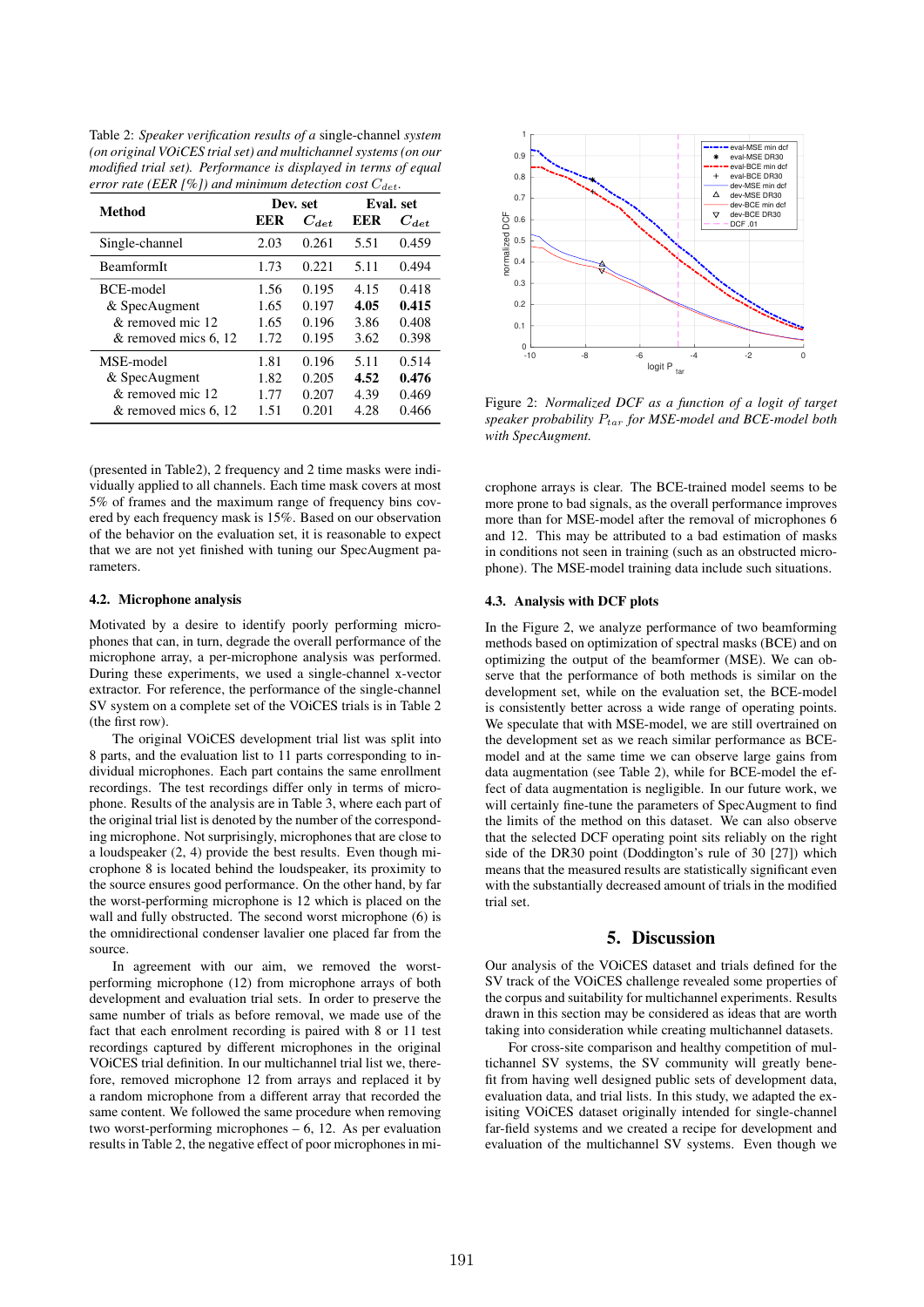Table 3: *Analysis of microphones in terms of SV performance. Bold numbers denote microphone labels defined by the VOiCES corpus. The first line of results represents EERs [%], the second line minimum detection cost*  $C_{\text{det}}$  *with omitted leading zero, and the third line assigns position labels to microphones. Meaning of the shortcuts is as follows:* clo *– closest to foreground speaker,* mid *– mid-distance to foreground speaker,* far *– farthest to foreground speaker,* beh *– behind foreground speaker,* tbo *– partially obstructed (on table),* cec *– overhead on ceiling (clear),* ceo *– overhead on ceiling (fully obstructed),*wal *– fully obstructed (wall).*

| Development set |     |     |      |      |      | <b>Evaluation set</b> |      |      |      |      |      |      |      |       |                          |      |      |      |
|-----------------|-----|-----|------|------|------|-----------------------|------|------|------|------|------|------|------|-------|--------------------------|------|------|------|
|                 |     |     |      |      | 10   |                       | 12   |      |      |      |      | 10   |      |       | 10                       |      |      |      |
| .43             | .83 |     |      | .91  | 2.03 | 2.03                  | 3.31 | 2.38 | 9.18 | 2.54 | 3.50 | 2.78 | 4.71 | 14.24 | 3.35                     | 5.01 | 2.08 | 3.96 |
|                 |     | 274 | .231 | .248 | .252 | .261                  | .314 | .304 | .616 | .312 | .398 | .343 | .475 | .839  | .367                     | .499 | .301 | .484 |
| clo             | mid | tar | beh  | tbo  | cec  | ceo                   | wal  | mid  | far  | beh  | tbo  | cec  | ceo  | wal   | $\overline{\phantom{a}}$ |      |      |      |

confirmed that it is indeed suitable for evaluaition purposes, it still has limitations when considering our scenario. Enrollment recordings were recorded only with two microphones. Therefore, potential beamforming could use only two microphones and the number of trials would reduce even more. To explore some realistic scenarios in consumer electronics, it would be useful to have a version of a dataset that could support trial definitions comprising multichannel enrollment recordings.

Variability in training data is convenient when designing robust models. The diversity of the dataset could be enhanced by incorporating more microphones. For instance, multichannel dataset [28] includes 31 microphones. The drawback of a huge number of simultaneously recording is a synchronization of all the channels. It calls for specialized hardware. As far as microphone arrays are considered, we grouped arbitrary microphones, so presumably, some sensors in the array are few meters apart and spatial aliasing may occur. It is also difficult to describe the properties of such arrays. Therefore, recordings from compact arrays would be certainly appreciated in a multichannel dataset.

We recognize that collecting datasets comprising far-field speech is difficult, costly, and time-demanding. Obviously, it cannot be compared with nowadays datasets such as Voxceleb [29, 30] in terms of the number of speakers and size. It is, therefore, difficult to use such a dataset for training of some more complex models. Therefore, we fully support the continuation of far-field multichannel data collection.

# 6. Conclusions

In this work, we have explored the potential of the VOiCES dataset to support training and evaluation of multichannel SV systems. We have identified several weak spots such as small amount of speakers and small variability in the acoustic environments and channels and we tackled these problems via data augmentation. In our set of experiments, we have confirmed that even with a dataset of this size and with the help of data augmentation, we can achieve interesting results and carry out research in the field of multichannel speaker verification. This was confirmed by successfully training our recently proposed method which directly optimizes the beamformer output via MSE. This method is especially appealing in the scenarios like here, when the database is being created by retransmitting relatively clean source data and recording with various noises through large number of different microphones.

In the future research, we would like to continue to explore the limits of data augmentation (and if possible use more data as well) with the MSE method and surpass the performance of the method based on ideal binary spectral masks. Eventually we would like to continue to research a SV-aware (end-to-end) beamforming as outlined in [24].

# 7. Acknowledgement

The work was supported by Czech Ministry of Interior project No. VI20152020025 "DRAPAK", European Union's Horizon 2020 grant no. 833635 "ROXANNE", and by Czech Ministry of Education, Youth and Sports from the National Programme of Sustainability (NPU II) project "IT4Innovations" excellence in science - LQ1602.

### 8. References

- [1] D. Snyder, D. Garcia-Romero, D. Povey, and S. Khudanpur, "Deep Neural Network Embeddings for Text-Independent Speaker Verification," in *Proc. Interspeech 2017*, Aug 2017, pp. 999–1003.
- [2] N. Dehak, P. J. Kenny, R. Dehak, P. Dumouchel, and P. Ouellet, "Front-End Factor Analysis for Speaker Verification," *IEEE Transactions on Audio, Speech, and Language Processing*, vol. 19, no. 4, pp. 788–798, 2011, ISSN: 15587916.
- [3] S. J. D. Prince and J. H. Elder, "Probabilistic Linear Discriminant Analysis for Inferences About Identity," in *2007 IEEE 11th International Conference on Computer Vision*, Oct 2007, pp. 1–8.
- [4] W. Liu, Y. Wen, Z. Yu, M. Li, B. Raj, and L. Song, "SphereFace: Deep Hypersphere Embedding for Face Recognition," in *2017 IEEE Conference on Computer Vision and Pattern Recognition (CVPR)*, 2017, pp. 6738– 6746.
- [5] F. Wang, J. Cheng, W. Liu, and H. Liu, "Additive Margin Softmax for Face Verification," *IEEE Signal Processing Letters*, vol. 25, no. 7, pp. 926–930, 2018.
- [6] J. Deng, J. Guo, N. Xue, and S. Zafeiriou, "ArcFace: Additive Angular Margin Loss for Deep Face Recognition," in *Proceedings of the IEEE Conference on Computer Vision and Pattern Recognition (CVPR)*, 2019, pp. 4690– 4699.
- [7] W. Cai, J. Chen, and M. Li, "Exploring the Encoding Layer and Loss Function in End-to-End Speaker and Language Recognition System," in *Proc. Odyssey 2018 The Speaker and Language Recognition Workshop*, 2018, pp. 74–81.
- [8] Z. Huang, S. Wang, and K. Yu, "Angular Softmax for Short-Duration Text-independent Speaker Verification," in *Proc. Interspeech 2018*, 2018, pp. 3623–3627.
- [9] H. Zeinali, S. Wang, A. Silnova, P. Matějka, and O. Plchot, "BUT System Description to VoxCeleb Speaker Recognition Challenge 2019," *arXiv e-prints*, p. arXiv:1910.08847, 2019.